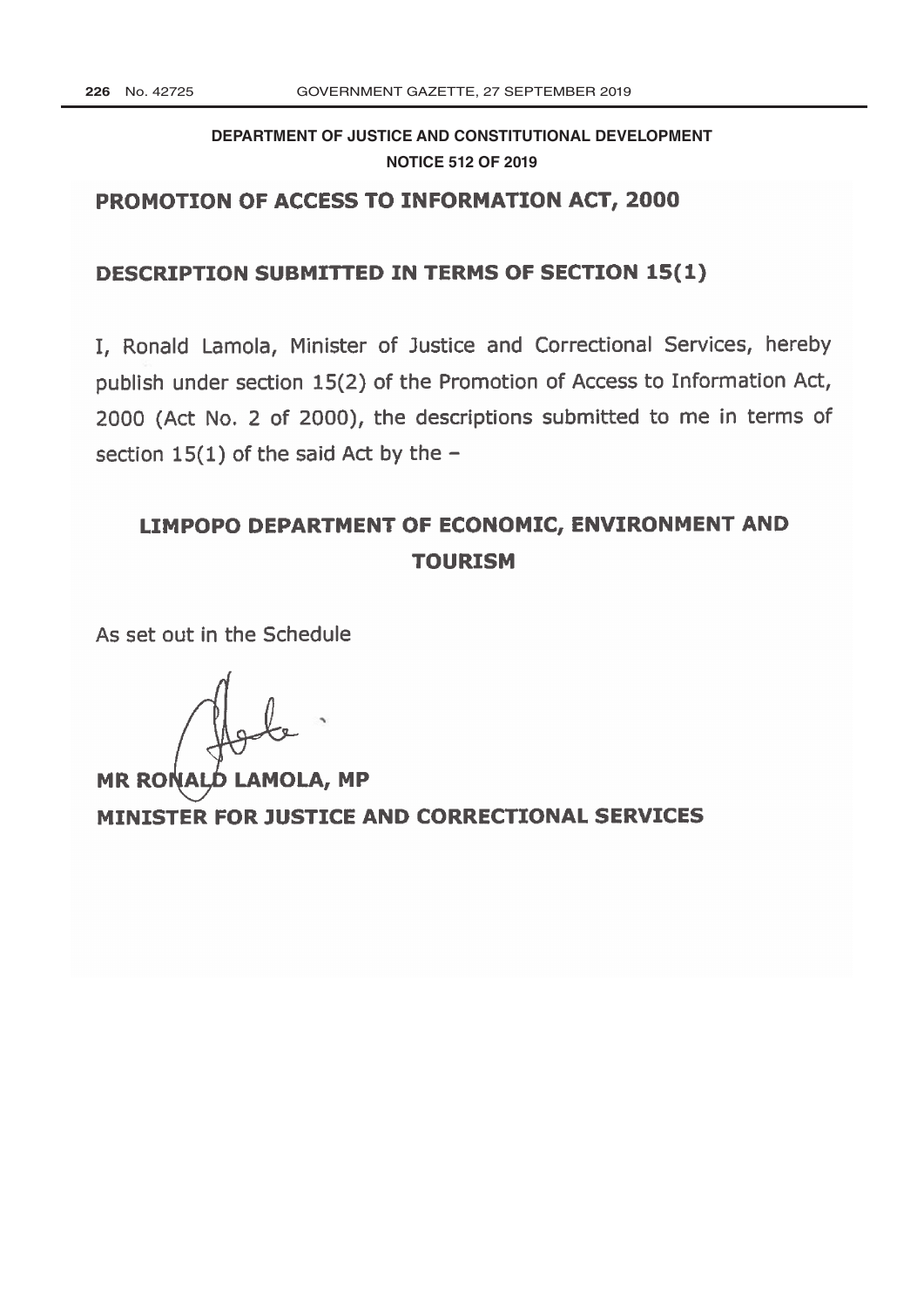#### **FORM D'**

## AUTOMATICALLY AVAILABLE RECORDS AND ACCESS TO SUCH RECORDS: (Section 15 of the Promotion of Access to Information Act, 2000

(Act 2 of 2000))

| <b>Regulation 5A1</b>                                                                                                                                                                                                                                                                                                                                                                                                                                                                                                                                                                                                                                                                                                                                                                                                                                                                                  |                                                                                                                                                                                                                                                                                                                                                                                                           |  |
|--------------------------------------------------------------------------------------------------------------------------------------------------------------------------------------------------------------------------------------------------------------------------------------------------------------------------------------------------------------------------------------------------------------------------------------------------------------------------------------------------------------------------------------------------------------------------------------------------------------------------------------------------------------------------------------------------------------------------------------------------------------------------------------------------------------------------------------------------------------------------------------------------------|-----------------------------------------------------------------------------------------------------------------------------------------------------------------------------------------------------------------------------------------------------------------------------------------------------------------------------------------------------------------------------------------------------------|--|
| <b>DESCRIPTION OF CATEGORY OF RECORDS</b><br><b>AUTOMATICALLY AVAILABLE IN TERMS OF</b><br>SECTION 15(1)(a) OF THE PROMOTION OF<br><b>ACCESS TO INFORMATION ACT, 2000</b>                                                                                                                                                                                                                                                                                                                                                                                                                                                                                                                                                                                                                                                                                                                              | <b>MANNER OF ACCESS TO RECORDS</b><br>(e.g. website)<br>(SECTION 15(1)(b))                                                                                                                                                                                                                                                                                                                                |  |
| <b>AVAILABLE FOR INSPECTION IN TERMS OF SECTION 15(1)(a)(i)</b><br><b>OR</b><br><b>COPYING IN TERMS OF SECTION 15(1)(a)(ii)</b><br>Environmental authorisations issued in<br>of the Environmental<br>Impact<br>terms<br><b>Assessment Regulations.</b><br>Permits issued in terms of the Biodiversity<br>۰<br>Act.<br>Licenses issued in terms of the Waste Act.<br>٠<br>Atmospheric Emission licenses issued in<br>٠<br>terms of the National Environmental<br>Management Air Quality Act.<br>Municipal Integrated waste management<br>۰<br>plans.<br>Waste disposal sites records.<br>۰<br><b>Environmental Management Programme</b><br>$\bullet$<br>reports for mining and prospecting.<br>The number of CITES permit applications<br>$\bullet$<br>received and CITES permits issued in<br>terms of the Convention on International<br>Trade in Endangered wild fauna and flora<br>Species.(CITES). | The records may be inspected/copied at<br>the Department on request, addressed to<br>the Office of the Deputy Information<br>Officer, Department of Economic<br>Development, Environment and Tourism,<br>P/Bag X 9484 Polokwane 0700<br>Tel. No.: 015 293 8592<br>Fax no.: 086 218 3054<br>E-mail address<br>:Ramadishamf@ledet.gov.za or<br>paia@ledet.gov.za<br>or visit our website www.limpopo.gov.za |  |
|                                                                                                                                                                                                                                                                                                                                                                                                                                                                                                                                                                                                                                                                                                                                                                                                                                                                                                        |                                                                                                                                                                                                                                                                                                                                                                                                           |  |